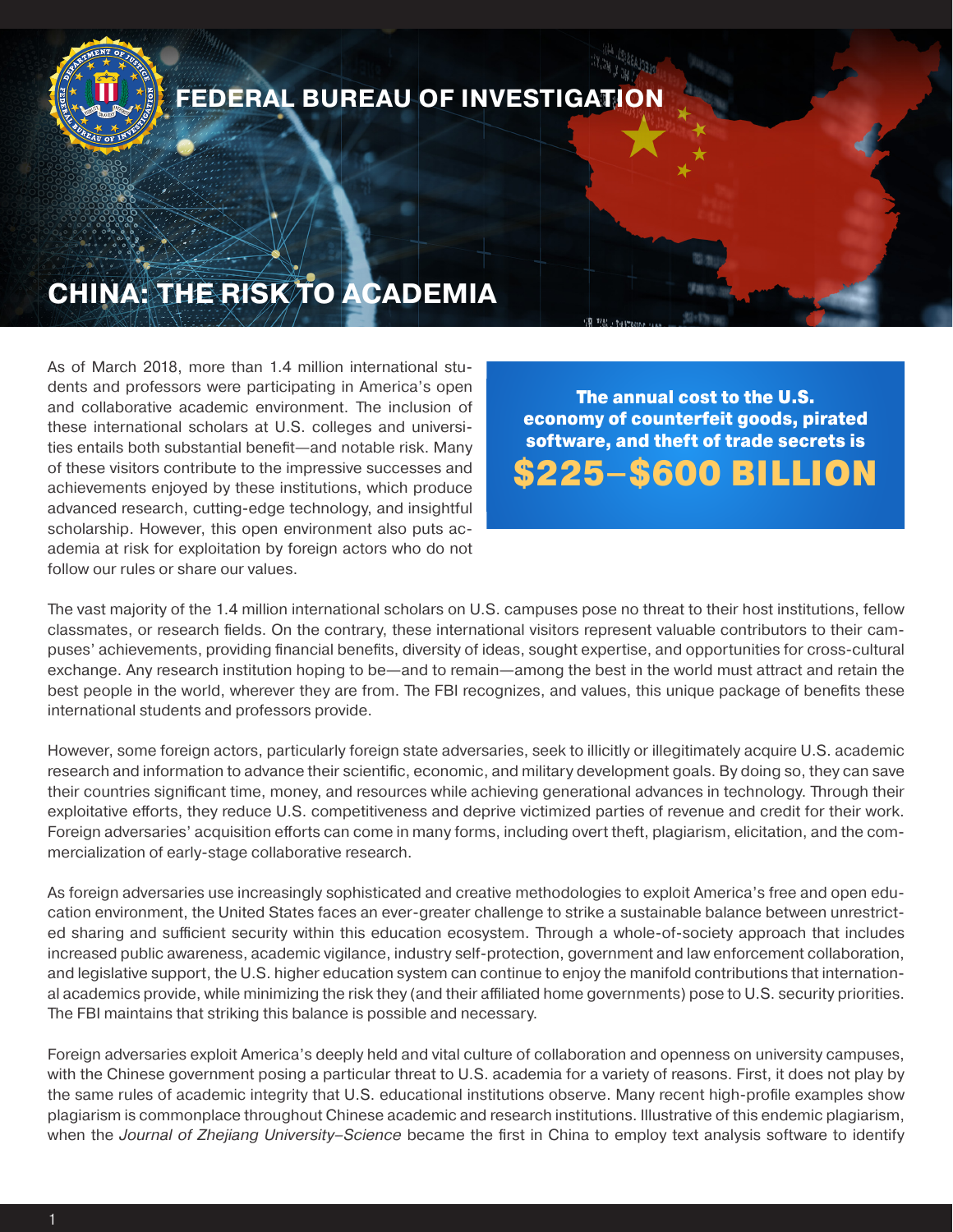plagiarism in 2008, its analysis of articles published over a two-year period found approximately 31% of papers exhibited "unreasonable" copying and plagiarism, according to the journal director.

Second, the Chinese government has historically sponsored economic espionage, and China is the world's principal infringer of intellectual property. The annual cost to the U.S. economy of counterfeit goods, pirated software, and theft of trade secrets is between \$225 billion and \$600 billion.

Lastly, while the vast majority of students and researchers from China are in the United States for legitimate academic reasons and contribute to the diversity of backgrounds and ideas important in our society, the Chinese government uses some Chinese students—mostly post-graduate students and post-doctorate researchers studying science, technology, engineering, and mathematics (STEM)—and professors to operate as non-traditional collectors of intellectual property. These Chinese scholars may serve as collectors—wittingly or unwittingly—of economic, scientific, and technological intelligence from U.S. institutions to ultimately benefit Chinese academic institutions and businesses.

Regardless of motive, this exploitation comes at great cost to U.S. interests. When these foreign academics unfairly take advantage of the U.S. academic environment, they do so at a cost to the institutions that host them, as well as to the greater U.S. innovation ecosystem in which they play a role. Directly or indirectly, their actions cost money, jobs, expertise, sensitive information, advanced technology, first-mover advantage, and domestic incentive to innovate.

The FBI values academic integrity and rules-based scholarship, and we recognize international academics infuse campuses—and greater U.S. society—with a diversity of ideas that helps fuel the continued growth of the U.S. economy. According to the current numbers, immigrants—including many who first came to America as international students—founded almost a quarter of all new U.S. businesses, nearly one-third of our venture-backed companies, and half of Silicon Valley's high-tech startups. More than 18% of Fortune 500 companies were founded by immigrants.

Academic environments represent the very bedrock on which this country is built and upon which its future depends. These campuses are where young minds from diverse background and countries discover new technologies, learn novel concepts, establish crucial connections, pursue innovation, and lay the groundwork for America's continued leadership in scholarship and technology advancement for decades to come. If these open, free, and collaborative environments are compromised, limited, or obstructed, all of us here today—and the country's future generations lose. We want to work with you to address these challenges.

| <b>DIFFERENCES IN BUSINESS PRACTICES</b>       |                                                          |  |  |
|------------------------------------------------|----------------------------------------------------------|--|--|
| UNITED STATES                                  | <b>CHINA</b>                                             |  |  |
| Generally accessible market                    | Highly restrictive market                                |  |  |
| Market economy                                 | State-run economy                                        |  |  |
| Development by innovation                      | Development by theft, replication, and commercialization |  |  |
| Independent judiciary and separation of powers | Judiciary subordinate to the government                  |  |  |
| Laws protecting intellectual property          | Unequal protection of intellectual property              |  |  |
| No government-sponsored economic espionage     | Government-sponsored economic espionage                  |  |  |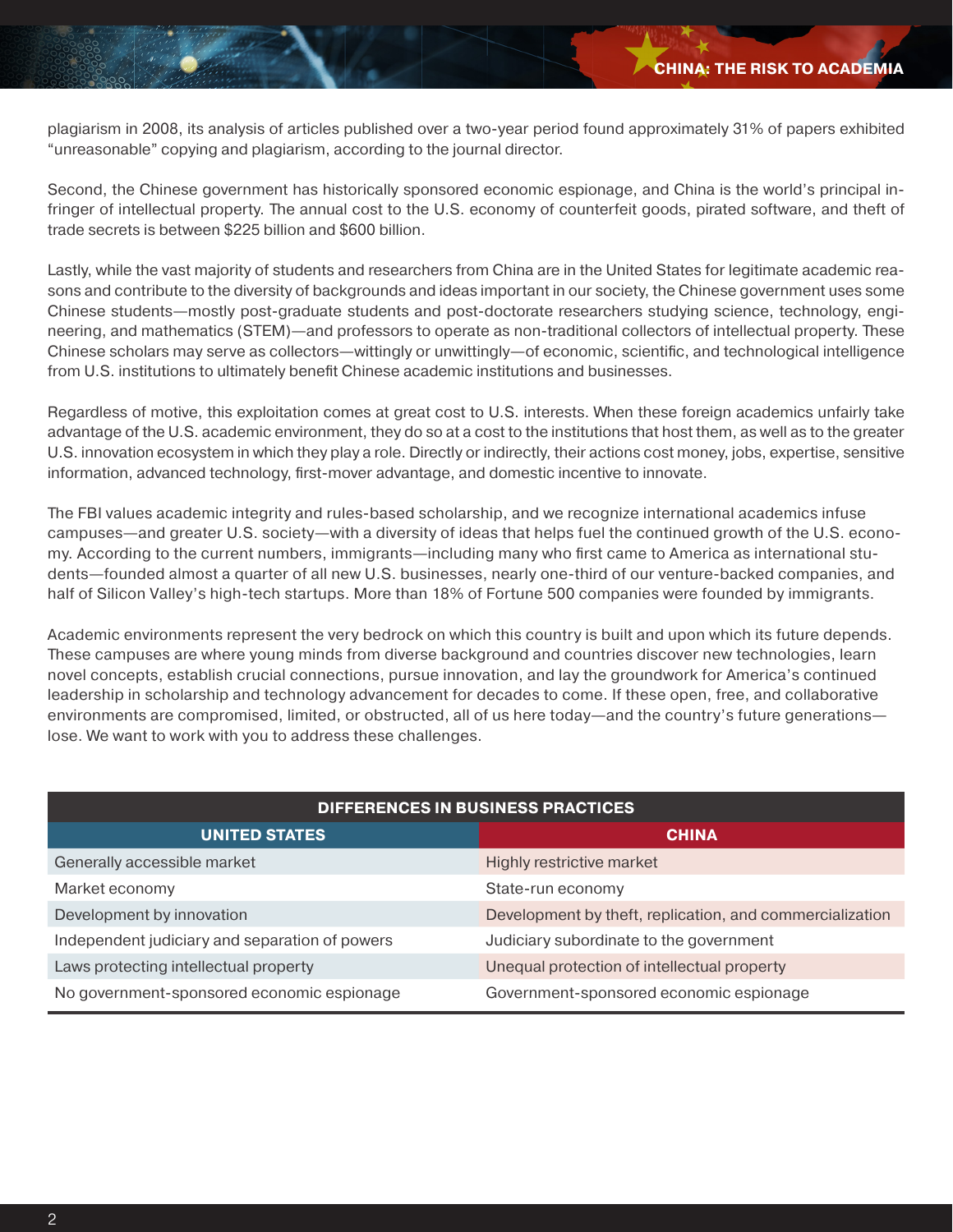# **CHINA'S DEVELOPMENT STRATEGY**

The Chinese government's strategic goals include becoming a comprehensive national power, creating innovation-driven economic growth, and modernizing its military. It aspires to equal or surpass the United States as a global superpower and influence the world with a value system shaped by undemocratic, totalitarian ideals. Using a whole-of-society approach to achieve these goals, the Chinese government takes advantage of every opportunity from academic collaboration to economic espionage—to develop and maintain a strategic economic edge.

To achieve its economic, technological, and military goals, the Chinese government relies on various state-directed plans. These plans provide insight into the kinds of knowledge, research, intellectual property, and trade secrets the country targets and seeks to acquire from foreign sources. At present, China's government has as many as 100 plans guiding China's foreign acquisition, and their scale and influence are impressive. Two of the most important among these plans include the 13th Five-Year Plan and the Made in China 2025 Plan, both of which help to guide the country's overall strategic direction.



**The Made in China 2025 Plan lists 10 domestic Chinese industries from which the government of China seeks to eliminate any foreign-produced technology:**

- Information technology
- Computer numerical control machine tools and robotics
- Aerospace equipment
- Marine engineering equipment and high-tech ships
- Advanced rail transportation equipment
- Energy-efficient and new-energy automobiles
- Electric power equipment
- Agricultural equipment
- New materials
- Biomedicine and high-performance medical instruments

# **ACCORDING TO THE CHINESE GOVERNMENT'S STATE COUNCIL, CHINA USES THE FOLLOWING FOUR-STEP DEVELOPMENT PROCESS TO GAIN A TECHNOLOGICAL EDGE:**

| INTRODUCE                              | The Chinese government uses numerous methods—some legitimate but others, such as stealing<br>technology from foreign competitors, meant to illicitly <b>introduce</b> foreign technology and knowl-<br>edge to China.                                                                            |
|----------------------------------------|--------------------------------------------------------------------------------------------------------------------------------------------------------------------------------------------------------------------------------------------------------------------------------------------------|
| UNDERSTAND                             | The Chinese government uses its numerous civilian and military institutions and resources to                                                                                                                                                                                                     |
| $\boxed{2}$                            | understand the materials acquired from foreign sources.                                                                                                                                                                                                                                          |
| ASSIMILATE                             | Those same institutions <b>assimilate</b> foreign technology and knowledge into Chinese infrastruc-                                                                                                                                                                                              |
| $\mathbf{3}$                           | ture-frequently by reverse-engineering it.                                                                                                                                                                                                                                                       |
| RE-INNOVATE<br>$\overline{\mathbf{4}}$ | Chinese institutions re-innovate foreign technologies, such as military aircraft, high-speed trains,<br>and nuclear reactors, to develop new and state-of-the-art technology. Such advances allow China<br>to achieve generational advances and save time and money on research and development. |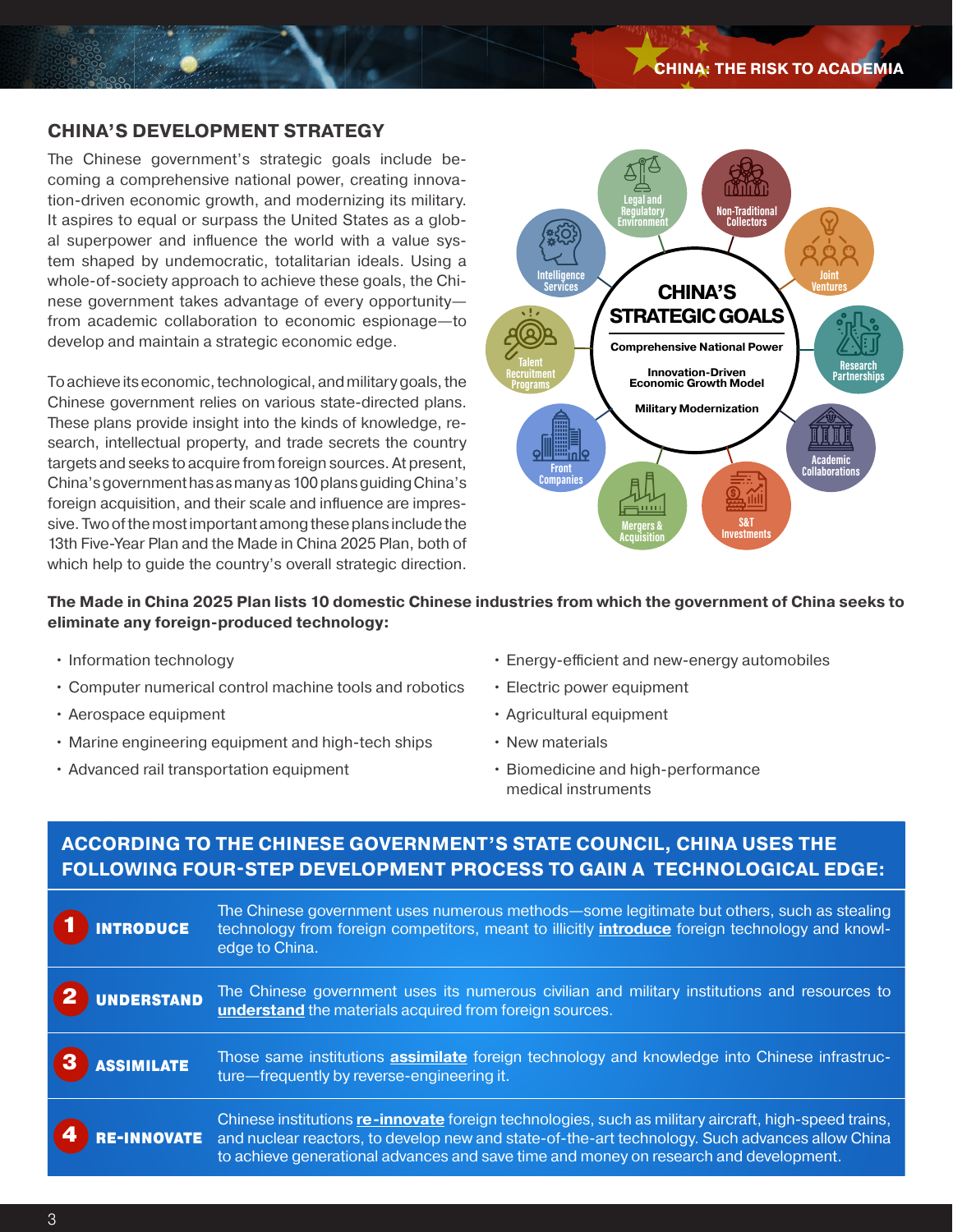# **FOREIGN TRADECRAFT USED AGAINST ACADEMIA**

# **Academic Targets of Foreign Adversaries**

If your university or institution's research has technical applications, expect foreign adversaries to target it. If your university or institution invests significantly in expensive research and development, anticipate foreign adversaries will target it—including those conducting the research and the development processes you use to produce your end products. Some of the information these adversaries target might seem insignificant, but by bypassing the research and development phase and stealing your technical information or products, foreign adversaries can gain a competitive economic and military advantage.

Research can lead to the development of products with national security applications. Even if the technologies and their applications are not currently classified, they could be in the future. Foreign adversaries know this and seek to obtain this technology when it is least restricted and easiest to obtain: before it is classified.

# **Foreign adversaries might target your:**

- Students, professors, and researchers with access to research and technical information (particularly graduate and post-doctorate students)
- Pre-publication research results
- Research data
- Techniques and processes
- Laboratory equipment and software
- Pre-classification research
- Access protocols
- Budget estimates and expenditures
- Computer access protocols
- Computer network design
- Customer and employee data
- Equipment specifications
- Passwords for your computer, phone, or accounts
- Phone and property data
- Proprietary research, formulas, and processes
- Prototypes or blueprints
- Software, including source codes
- Technical components and plans
- Vendor information and supply chain
- Confidential documents
- Grant data

# CASE EXAMPLE

A Chinese researcher at a Midwestern medical school was charged with economic espionage for illegally acquiring an American researcher's patented cancer research and transferring it to a university in China. The American researcher placed several containers of a patented cancer research compound on his desk, stepped away, and found them gone when he returned. The university's review of security surveillance footage showed the Chinese researcher was the only other individual who had entered the American researcher's office that day. The Chinese researcher had also accessed the university's computer server and attempted to delete proprietary information related to the research and compound. When questioned by law enforcement, the Chinese researcher indicated he could not understand English, despite his coworkers' assurances he spoke the language

well and had lived in the United States for several years. He was arrested only days before he was scheduled to fly to China and ultimately pleaded guilty to intentionally accessing a computer without authorization and obtaining information worth more than \$5,000.

This case highlights the vulnerability even protected, patented materials and information face due to the open, collaborative environment of U.S. academic institutions, further emphasizing the need for constant vigilance and proactive protection. This case also highlights the tremendous incentives foreign governments such as China are offering to their citizens to produce or procure (by whatever means necessary) cutting-edge research and technology through research funding and talent recruitment efforts.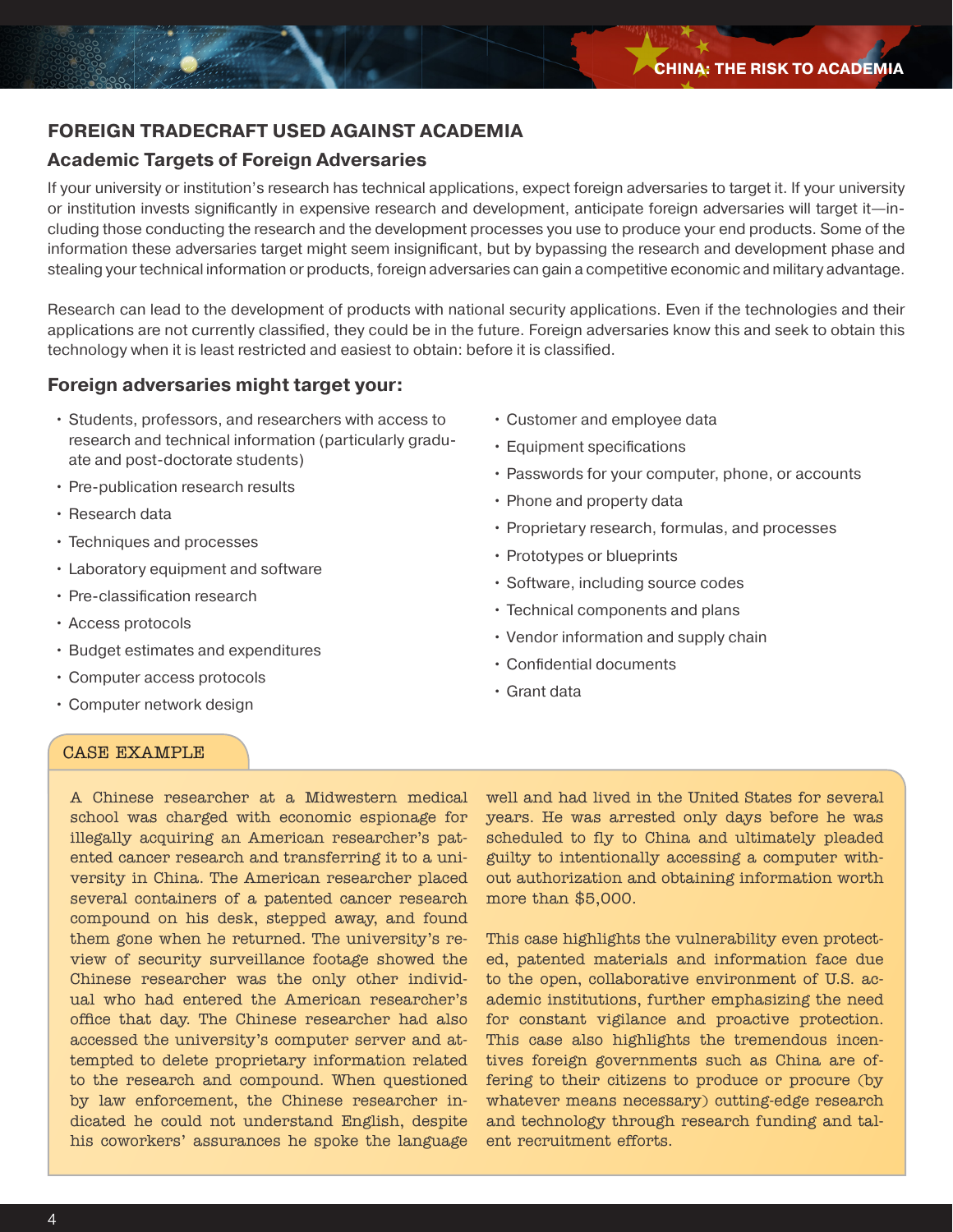**THE CHINESE GOVERNMENT USES A WHOLE-OF-SOCIETY APPROACH TO ADVANCE ITS ECONOMIC DEVELOPMENT, ACHIEVE GENERATIONAL ADVANCES IN RESEARCH AND DEVELOPMENT, AND SAVE MONEY. YOUR UNIVERSITY OR INSTITUTION'S PROFES-SORS, STUDENTS, OR RESEARCH MIGHT BE TARGETED.**

#### CASE EXAMPLE

An American aerospace engineering professor at a Michigan university accepted a Chinese student's request to study with him. The student indicated she was affiliated with a Chinese civilian institution and expressed an interest in the professor's work. However, her China-based address in the university directory corresponded to a college for Chinese military officers, and she had previously published an article about improving China's anti-satellite technology. According to the professor, the Chinese student pressured him to reveal secrets about his work and was likely interested in research with military satellite applications.

This case describes how foreign adversaries like China sometimes task students to hide connections to a foreign government—in this case, a foreign military. To combat theft of technology and research, colleges and universities should consider proactive steps to ensure students and faculty understand how to protect intellectual property effectively, how to share and protect information responsibly, and how to avoid potential threats or compromises before they arise. Universities, as stewards of taxpayer research dollars, should consider implementing and enforcing clearer—and, in some cases, more restrictive—guidelines regarding funding use, lab access, collaboration policy, foreign government partnership, nondisclosure agreements, and patent applications. Additionally, the more willing colleges and universities are to engage with U.S. law enforcement as issues arise and suspicious circumstances become noticed, the more likely it is that the FBI and its partners can help to mitigate risk or minimize damage to these colleges and universities.

## **Tactics Foreign Adversaries Use to Target U.S. Academia**

Foreign adversaries leverage joint research opportunities, language and cultural training, unsolicited invitations, visiting students and professors, and state-sponsored industrial and technical espionage to support their military and commercial research, development, and acquisition.

The tactics below all represent legitimate opportunities for your university or institution. However, foreign adversaries might use any combination of them to strategically target you and your work.

**TALENT RECRUITMENT OR "BRAIN GAIN" PROGRAMS** encourage the transfer of original ideas and intellectual property from U.S. universities. For example, China's talent recruitment plans, such as the Thousand Talents Program, offer competitive salaries, state-of-the-art research facilities, and honorific titles, luring both Chinese overseas talent and foreign experts alike to bring their knowledge and experience (or that of advisors and colleagues) to China.

Association with talent recruitment plans by itself is not illegal; however, potential participants and their employers should be aware of legal issues that may arise as a result of participation, including violation of export-control laws, economic espionage, or violation of employer conflict-of-interest policies. A simple download of intellectual property or proprietary information has the potential to become criminal activity.

**FOREIGN STUDENTS OR VISITING PROFESSORS** are usually studying or working at U.S. universities for legitimate reasons. However, some foreign governments coerce legitimate students into reporting on the research they are doing in the Unites States—or even offer scholarships or funding in exchange for the information.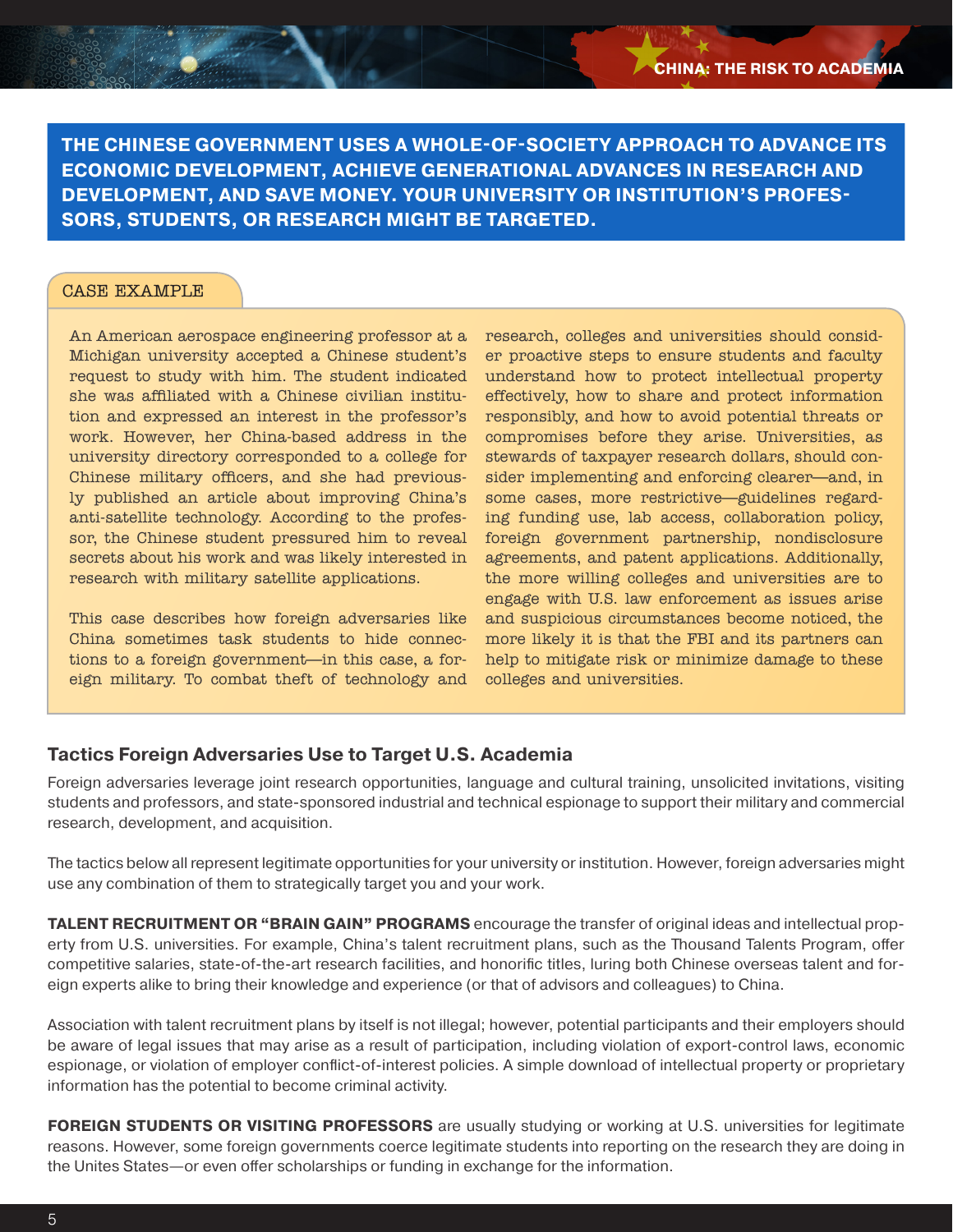**LANGUAGE AND CULTURAL TRAINING** opportunities can enable foreign adversaries to use universities not only to increase their understanding of the local language and culture, but also to make contacts.

**FUNDING AND DONATIONS** provided by foreign adversaries can enable universities to establish cultural centers, support academic programs, or facilitate joint research while also fostering goodwill and trust between the donor organization and university. However, a foreign adversarial funding organization could place stipulations on how the programs or centers function or install its own recruits in positions with little or no university oversight.

**ELICITATION** of information about your research or work can come in many forms. A foreign adversary might try to elicit information by using flattery, assuming knowledge, asking leading questions, claiming a mutual interest, or feigning ignorance.

**JOINT RESEARCH OPPORTUNITIES** and collaborative environments, such as incubators or joint research centers, can enable a foreign adversary to obtain your research. They can also provide an opportunity to spot, assess, and befriend fellow STEM students or researchers who might assist—either wittingly or unwittingly—in passing your research and development to a foreign adversary.

**FOREIGN TRAVEL** can leave American students, professors, and researchers vulnerable to targeting through searches of luggage and hotel rooms, extensive questioning, manufacture of compromising situations, and confiscation of electronics. Foreign governments do not operate under the same laws or observe the same privacy rights that the U.S. government observes.

**FOREIGN VISITORS** entering sensitive research areas can pose a security risk to your intellectual property or competitive edge. Some visitors might verbally elicit information, some might brazenly ignore the security parameters of a tour, and others might use concealed electronic devices to obtain restricted information or access.

# CASE EXAMPLE

A well-known U.S. professor obtained a U.S. Air Force–funded contract to develop specialized plasma technology to control the flight of military drone aircraft. The professor inappropriately allowed two international students to work with him on the government-backed research and permitted the foreign nationals to access restricted, export-controlled data and equipment. The professor also illegally traveled to China with a laptop containing export-controlled research data—even though his university had counseled that the data must remain in the United States. The U.S. professor was convicted of conspiracy, wire fraud, and 15 counts of exporting defense articles and services without a license.

This example illustrates how universities can protect theft of technology from foreign adversaries by implementing and enforcing clear and in some cases more restrictive—guidelines regarding funding use, lab access, collaboration policy, foreign government partnership, and nondisclosure agreements.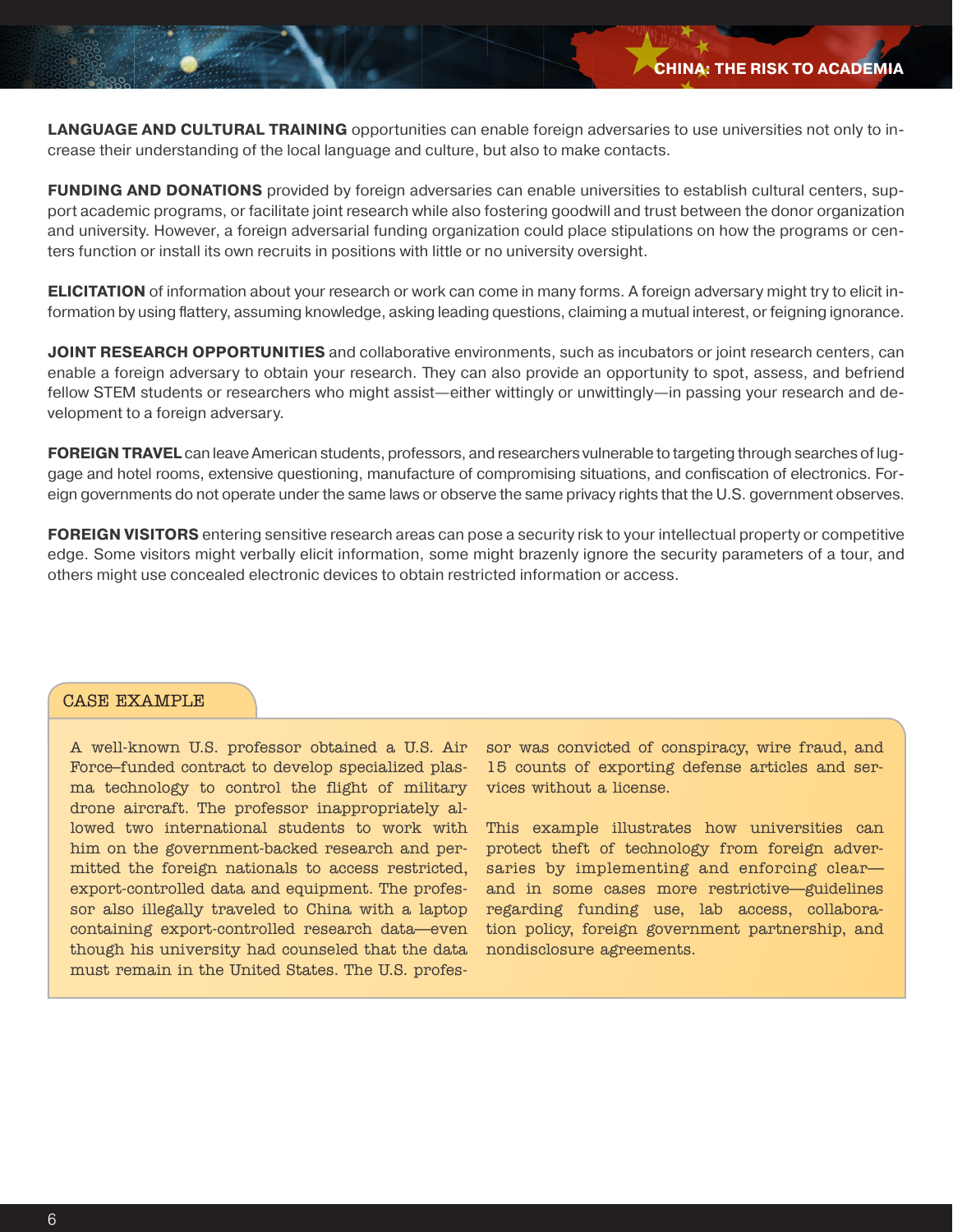A Chinese professor at a U.S. university contributed to a classified U.S. Department of Defense project. He was also a member of the Thousand Talents Program and an advisor for the Chinese government's Institute of Electronics and Automation Engineering at a Chinese university—as well as the lead scientist for an advanced technology project at a major Chinese research institute. The Chinese professor provided the Chinese institute with research that closely resembled the classified work he had performed for the U.S. Department of Defense.

This example shows the threat posed by programs like the Thousand Talents Program. Intentional or not, foreign governments' talent recruitment and "brain gain" programs encourage theft of intellectual property from U.S. universities. China's talent recruitment plans, such as the Thousand Talents Program, offer competitive salaries, state-of-theart research facilities, and honorific titles, luring both Chinese overseas talent and foreign experts alike to bring their knowledge and experience (or that of advisors and colleagues) to China at the expense of the United States.

## **Spotting Students or Professors**

Foreign intelligence services routinely collect information about U.S. universities' programs, administrators, professors, and demographics. Foreign adversaries might target students and researchers with current or future access to sensitive information, including studying their motivations, weaknesses, politics, ambitions, and previous work. They can spend years targeting an individual and developing a relationship that leads the student, professor, or researcher—either wittingly or unwittingly—to provide information to the foreign adversary.

Foreign adversaries are particularly interested in American students or researchers traveling overseas who are sponsored by the U.S. government; conducting research with future, potentially classified applications; or seeking future U.S. government employment.

Foreign adversaries might use any of these techniques to access information or research via students, professors, or researchers:

- Appeals to ethnicity or nationality (for example, common ethnic heritage or dual-citizenship)
- Study abroad opportunities
- Overseas professional opportunities
- Sponsorship of foreign travel
- Coercion
- Talent recruitment programs
- Social engineering
- Scholarships or research funding
- Publishing opportunities
- Joint research opportunities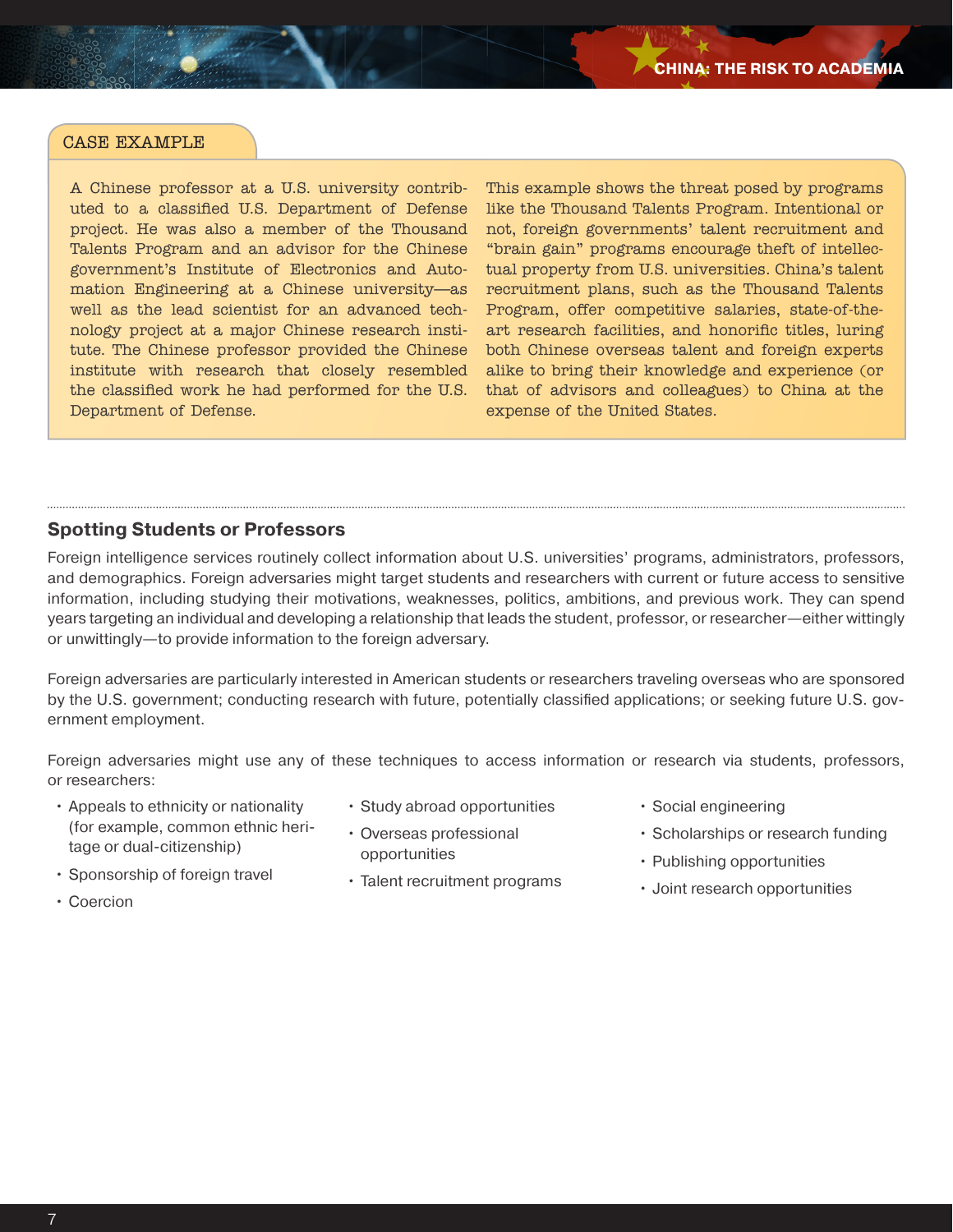American citizen Glenn Duffie Shriver was an undergraduate studying in Shanghai when he responded to an ad in a Chinese newspaper soliciting essays on U.S.-China relations. Shriver's essay submission led to interactions with three Chinese intelligence officers who represented themselves as municipal government officials. They developed a relationship with Shriver over time and eventually asked him to return to the United States and obtain employment with the U.S. government. After graduating, Shriver spent the next five years attempting to gain employment with the U.S. Department of State and the Central Intelligence Agency (CIA), all the while maintaining contact with the intelligence officers and accepting \$70,000 from them. Shriver knew the purpose of his intended U.S. government employment was to gain access to national defense information and provide it to the Chinese government. While he was being processed for employment with the CIA, Shriver made false statements to conceal his relationship with the Chinese intelligence officers. He was arrested in 2010 and subsequently pleaded guilty to conspiracy to provide national defense information to a person not entitled to receive it. The following year, he was sentenced to four years in prison. The FBI's short film Game of Pawns: The Glenn Duffie Shriver Story is based on these events. Accessible at www.fbi.gov, the film educates viewers about the foreign intelligence threat Americans face abroad.

This example shows that foreign intelligence services seek to identify U.S. students who can help them gain access to information or persons of interest—either immediately or in the future. Foreign intelligence services develop initial relationships with U.S. students overseas under seemingly innocuous pretexts, such as job or internship opportunities, paid paper writing engagements, language exchanges, and cultural immersion programs. As these relationships develop, foreign intelligence services ask the U.S. students to perform tasks and provide information (which is not necessarily sensitive or classified) in exchange for payment or other rewards, slowly increasing their demands over time. Without proper awareness about this threat, U.S. students overseas have inadvertently become involved in espionage activities and have been prosecuted for these activities.

#### **Insider Threats**

Your university or institution may be vulnerable to damage from an insider—someone who has legitimate or illegitimate access to your information or research and provides that information to a foreign adversary. Insider threats could begin as early as the application phase, when applicants might be directed by foreign governments to seek enrollment in, or employment with, universities or research institutions with access to desired programs and persons.

Some of these behaviors might indicate an individual potentially poses an insider threat to your university or institution:

- Displays suitability issues, such as alcohol or drug abuse
- Insists on working in private
- Volunteers to help on classified or sensitive work
- Expresses an interest in covert activity
- Has unexplained or prolonged absences
- Rummages through offices or desks of others
- Misuses computer or information systems
- Attempts a computer network intrusion
- Has criminal contacts or associates
- Employs elicitation techniques
- Displays unexplained affluence
- Fails to report overseas travel, if required
- Takes classified or sensitive material home without authorization
- Conceals foreign contacts
- Lacks concern for or violates security protocols
- Brings audio or visual recording devices into work areas without authorization
- Unnecessarily photocopies or downloads sensitive material
- Attempts to gain access without a need to know
- Shows unusual interest in information outside the scope of his or her role
- Takes short trips to foreign countries for unexplained reasons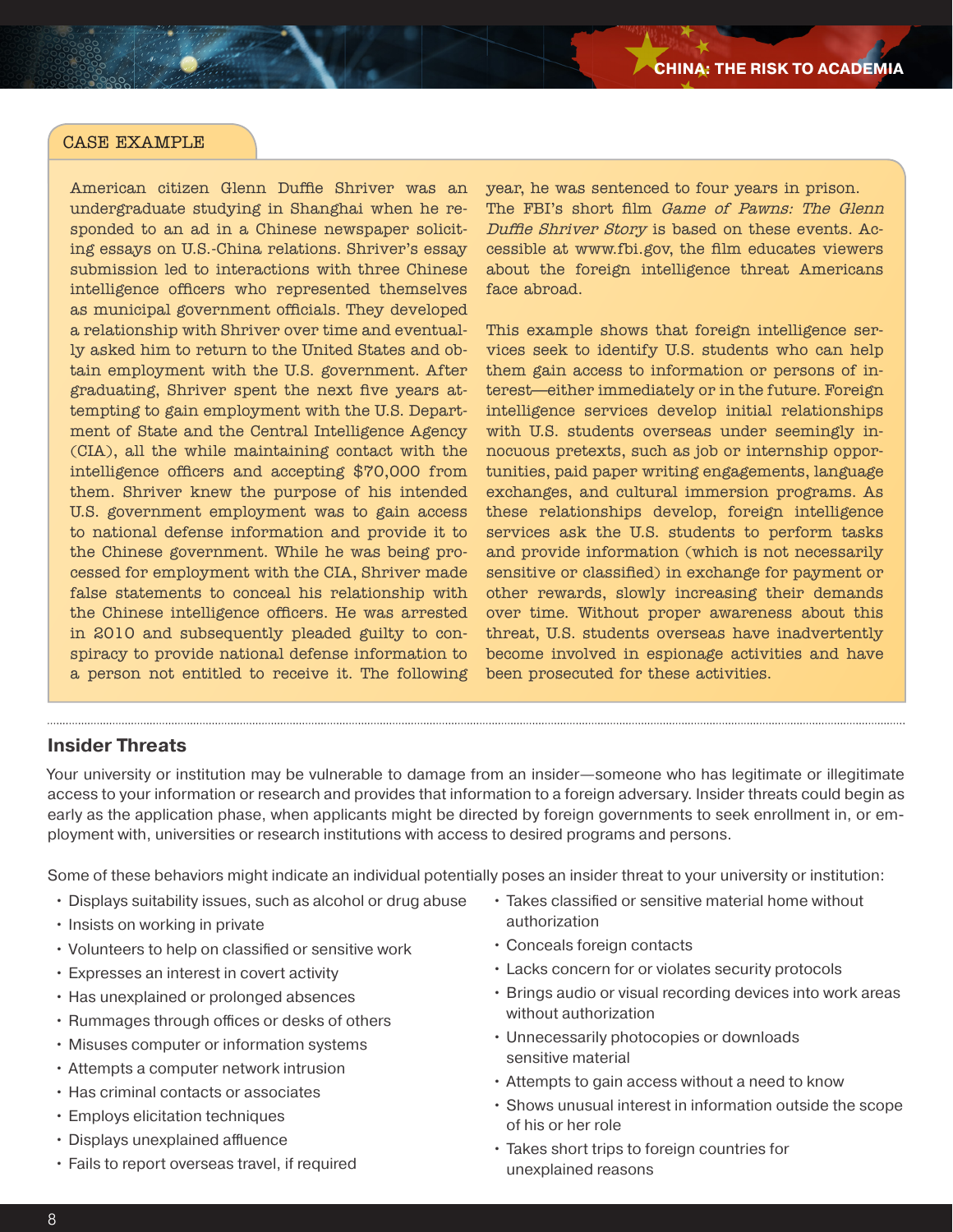A Chinese-American employee at a U.S. university established an internship placement service for American students interested in traveling to China for student exchanges. However, the employee was also knowingly in contact with a Chinese intelligence officer who targeted American students for intelligence exploitation. The employee provided the intelligence officer with personal and identifying information about American graduate students in China, including their travel logistics, contacts, and studies. The following year, the employee provided the Chinese intelligence officer with email communications between the U.S. university and a U.S. company that managed international education programs in China. The employee then provided the Chinese intelligence officer with résumés, interview information, and personal data to facilitate the targeting of students at several U.S. universities.

This example shows that foreign intelligence services seek to identify U.S. students who can help them gain access to information or persons of interest—either immediately or in the future. Foreign intelligence services develop initial relationships with U.S. students overseas under seemingly innocuous pretexts, such as job or internship opportunities, paid paper writing engagements, language exchanges, and cultural immersion programs. As these relationships develop, foreign intelligence services ask the U.S. students to perform tasks and provide information (which is not necessarily sensitive or classified) in exchange for payment or other rewards, slowly increasing their demands over time. Without proper awareness about this threat, U.S. students overseas have inadvertently become involved in espionage activities and have been prosecuted for these activities.

Foreign adversaries look for opportunities to exploit individuals' vulnerabilities and motivations to gain access to your research and development. In the past, foreign adversaries have targeted the following vulnerabilities and situations when exploiting insiders:

- Ideology (such as divided loyalty to a country other than the United States)
- Professional or academic opportunities, such as conferences
- Ego or self-image
- Coercion or compromise
- Anger, revenge, or disaffection
- The need for adventure or thrills

Greed or financial stress

## **Cyber Techniques**

Foreign adversaries might conduct computer intrusions by writing or manipulating computer code to gain access to, or install unwanted software on, your network. To do so, they could employ a variety of techniques.

**CLICK-BAITING** is when an adversary conceals hyperlinks beneath legitimate clickable content (such as "Like" and "Share" buttons on social networking sites). Once clicked, the links cause a user to unknowingly perform unwanted actions, such as downloading malware or sending the user's ID to a third party.

**PHISHING** is when an adversary conceals a link or file containing malware in something like an email, text message, or social media message that looks like it is from a legitimate organization or person. If clicked, the link or file compromises the recipient's electronic device and/or associated account.

**SOCIAL ENGINEERING** is when an adversary tricks a user into divulging confidential or personal information that may be used for fraudulent purposes.

**UNPATCHED SOFTWARE EXPLOITATION** is when an adversary takes advantage of people or companies that do not update their software regularly to conduct malicious activity, such as computer exploitation or malware installation.

**SOCIAL MEDIA EXPLOITATION** is when an adversary uses social media networks to exploit a user's personal connections—including his or her profile, content, and interactions on social media websites—to spot and assess employees for potential recruitment.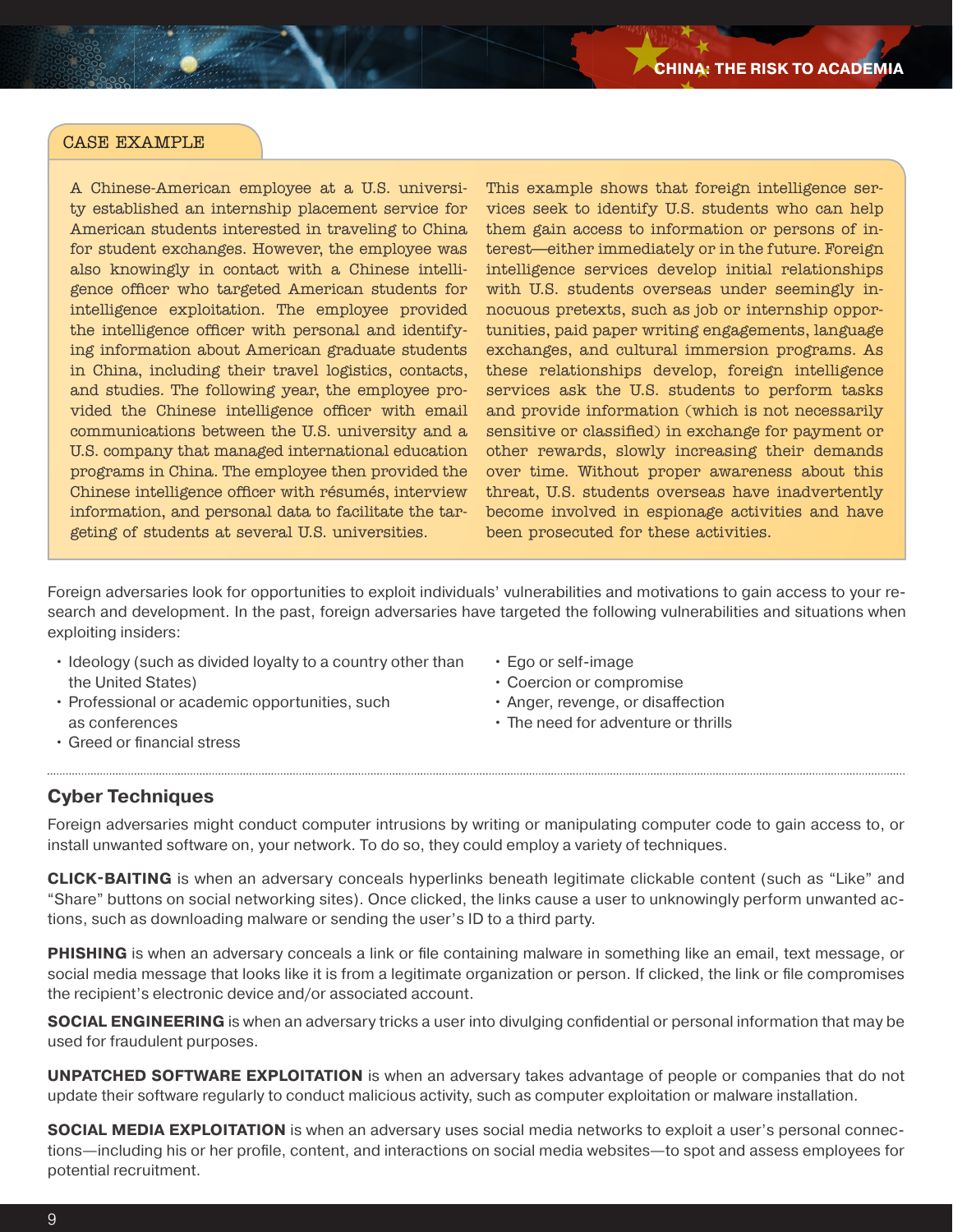After the FBI alerted it to a cyberattack on its College of Engineering's network, a large northeastern state university enlisted a third-party expert to identify the nature of the attack and take appropriate action. The third-party investigation revealed the presence of two sophisticated, previously undetected threat actors and confirmed at least one of the two attacks emanated from a threat actor based in China with a history of targeting victims in aerospace, defense, and academia. Evidence linked the China-based actor directly to the compromise of usernames and passwords issued by the College of Engineering and accessed via

its network. The third-party investigation also revealed the university's network had been compromised for at least two years.

The university president said in a letter to the university community, "As we have seen in the news over the past two years, well-funded and highly skilled cybercriminals have become brazen in their attacks on a wide range of businesses and government agencies, likely in search of sensitive information and intellectual property." On an average day, the university blocks more than 20 million cyberattacks from around the world.

# **HOW TO PROTECT YOUR UNIVERSITY OR INSTITUTION**

Your organization could consider adopting some of these suggested measures to identify and combat potential insider threats. Depending on your company's specific needs, policies, processes, and legal guidelines, you should determine what security measures are necessary to sufficiently protect your company's most important assets.

- Educate and regularly train employees on security policies and protocols.
- Ensure proprietary information is carefully protected.
- Employ appropriate screening processes to hire new employees.
- Develop strong risk management and compliance programs.
- Provide convenient ways for employees to report suspicious behavior, and encourage such reporting.
- Monitor computer networks routinely for suspicious activities.
- Provide security personnel with full access to relevant human resources data.
- Ensure physical security personnel and information technology security personnel have sufficient threat detection software, countermeasure tools, and protective processes in place.
- Implement a continuous evaluation program to persistently screen onboard employees.
- Conduct in-depth background checks on potential partners for associations with state-sponsored entities.
- Ensure retired, separated, or dismissed employees turn in all company-issued property.
- Ensure sufficiency of existing nondisclosure agreement requirements and policies restricting the removal of company property.

It is every university and institution's responsibility to safeguard its information. The FBI actively partners with universities and institutions to support this effort, providing counterintelligence tools and awareness training to help your schools and scholars recognize suspicious behavior and better protect your facilities and information. The FBI can collaborate with U.S. universities or institutions on a wide variety of topics, including:

- Responsibly performing U.S. government-funded research
- Countering foreign intelligence services' attempts to recruit U.S. students and professors
- Safeguarding personal and sensitive information
- Employing best practices for domestic and overseas campus safety
- Employing effective cybersecurity measures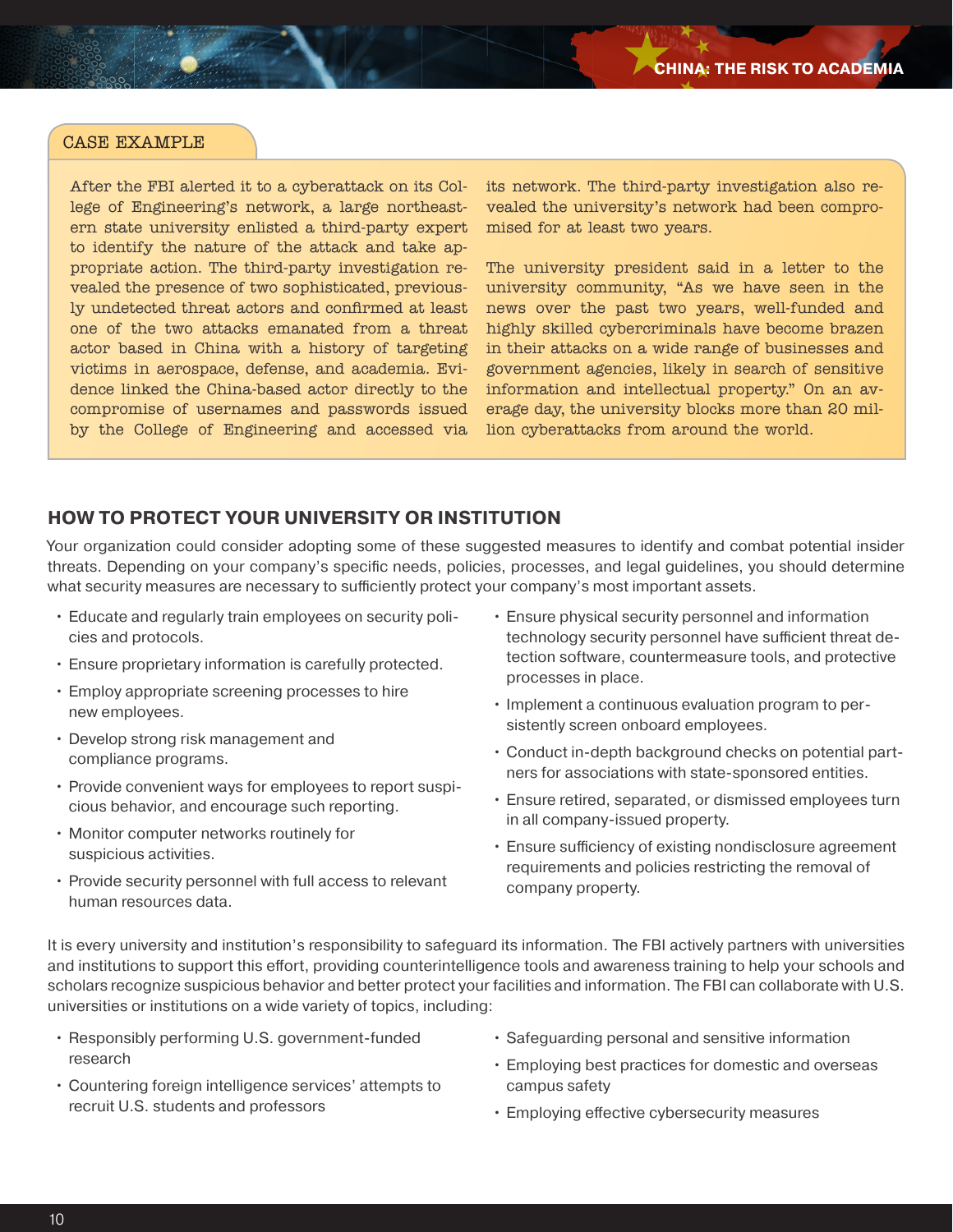# **Develop a Security Strategy**

Ensure you have a security strategy to protect your institution's information and employees from potential physical and cyber threats. To develop this strategy, identify your most important research and assets and ensure you devote appropriate resources to their protection. Establish formal agreements and procedures to determine ownership of intellectual property.

Develop a prevention, recognition, and response plan tailored to addressing insider, foreign adversary, and cyber threats. Form teams made up of legal counsel, cyber experts, physical security specialists, and academic supervisors to specifically combat insider threats. Ensure your university or institution's response policies can be easily accessed by employees and that they adequately account for privacy and confidentiality.

Talk to your local FBI field office to report any suspicious activities, request training, or ask for threat and awareness materials to ensure you remain up to date on evolving threats.

# **Combating Foreign Adversaries' Tactics to Target Your University or Institution**

**ACADEMIC COLLABORATION** is necessary to advance knowledge. Simple security measures, however, can go a long way in preventing the loss of current research and future opportunities. Consider the hidden risk of unsolicited offers for employment, research collaboration, or conference attendance.

**FOREIGNER VISITS** can present potential vulnerabilities to sensitive university facilities. Keep visitor groups together and monitor them at all times during the duration of their visit to areas containing sensitive technology, products, or personal information. When possible, ensure all visitors have proper clearance and background checks before they enter your facilities. Be aware of last-minute additions to visitor lists, as foreign adversaries sometimes add individuals at the last minute in an attempt to steal your information. Prevent unauthorized access to computer systems and ensure visitors do not record building security access procedures by ensuring visitors do not take videos or photographs or plug portable media devices into university computers.

**MALICIOUS CYBER ACTIVITY** can also present potential vulnerabilities. Monitor logs on these systems to better identify this activity:

• Firewalls

• Anti-virus

• Windows event

• Proxy

• Active directory

• Intrusion Detection System (IDS)

• Web sever

- Network Address Translation (NAT)
- Domain Name Server (DNS)

If you suspect a cyber intrusion, assess the nature and scope of the incident by isolating the affected systems, target, and origin of the activity. Collect the network logs and records. Implement your company's cyber response plan and report the incident to law enforcement.

# **When in Doubt, Report the Incident**

When in doubt, report a security violation or cyber intrusion to your institution's security officer or your local FBI office. *Do not* alert the person under suspicion. Your security officers or law enforcement partners will handle the interaction according to their response policies.

Although your first inclination might be to distance your university or institution from a harmful threat, terminate an employee, or expel a student, there is significant value in reporting a security violation or cyber intrusion to law enforcement. Monitoring and investigating the threat could uncover third party actors and reveal previously unknown vulnerabilities of your university or institution.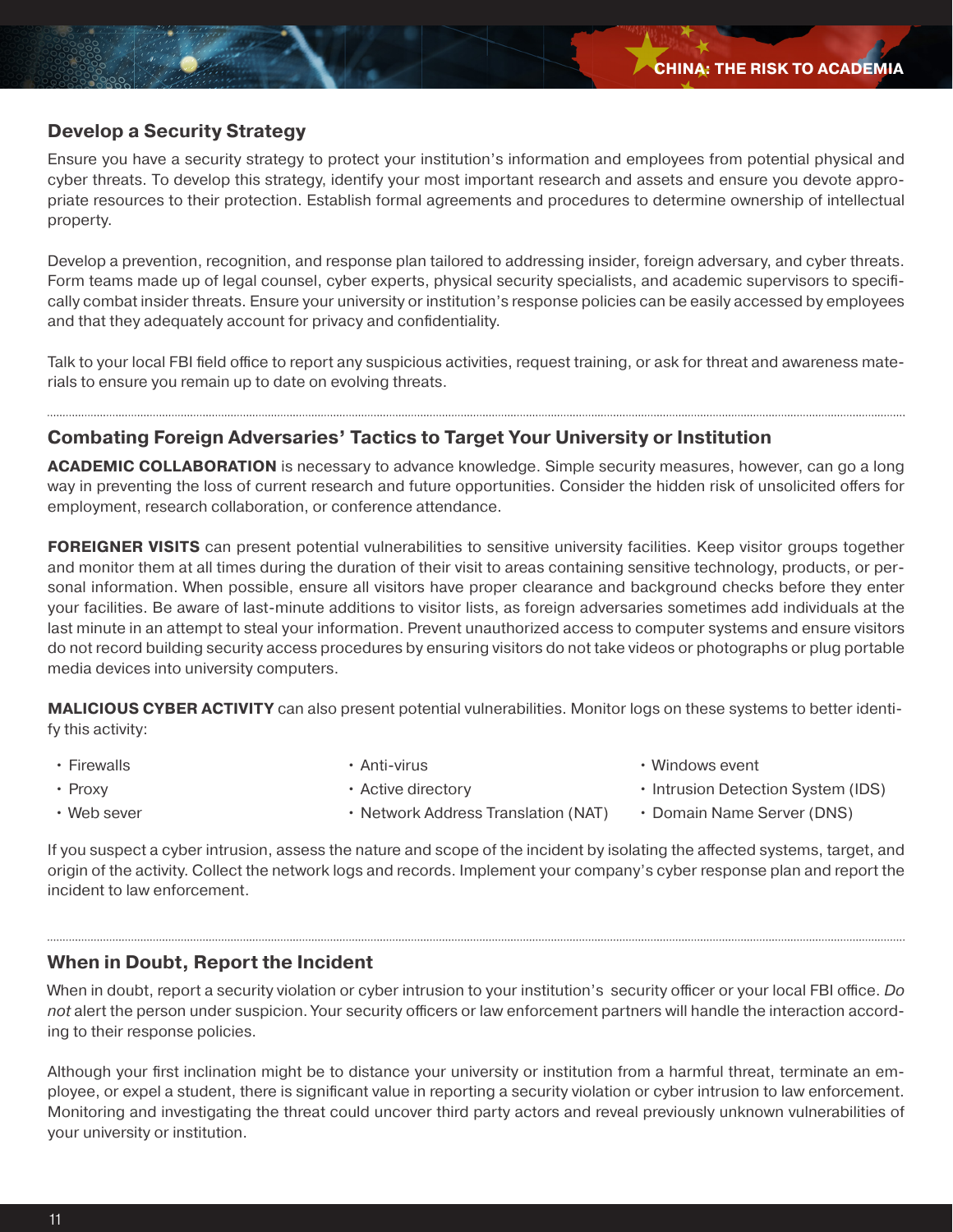# **CHINA: THE RISK TO ACADEMIA**

| <b>WAYS YOU CAN PROTECT YOUR ORGANIZATION</b><br>There are steps organizations may take to identify and deter<br>potential threats. The FBI offers these for information, but each<br>organization must assess applicability in terms of its own poli-<br>cies, processes, and legal guidelines. | <b>TRADITIONAL</b><br>COLLECTORS<br>$rac{1}{2}$ | <b>THREATS</b><br><b>INSIDER</b> | <b><i>VENTURES</i></b><br><b>THIOL</b> | ပ္ပို<br>COMPAN<br>FRONT | CYBER |
|--------------------------------------------------------------------------------------------------------------------------------------------------------------------------------------------------------------------------------------------------------------------------------------------------|-------------------------------------------------|----------------------------------|----------------------------------------|--------------------------|-------|
| Conduct exit interviews to identify potential high-risk employees (such<br>as terminated employees and retired employees with insider threat<br>indicators)                                                                                                                                      |                                                 |                                  |                                        |                          |       |
| Create a program that regularly screens employees for insider threats                                                                                                                                                                                                                            |                                                 |                                  |                                        |                          |       |
| Develop strong risk management and compliance programs                                                                                                                                                                                                                                           |                                                 |                                  |                                        |                          |       |
| Educate and regularly train employees on security policies<br>and protocols                                                                                                                                                                                                                      |                                                 |                                  |                                        |                          |       |
| Employ appropriate screening processes to hire<br>new employees                                                                                                                                                                                                                                  |                                                 |                                  |                                        |                          |       |
| Encourage responsible use of social media sites and ensure online<br>profiles have proper security protections in place                                                                                                                                                                          |                                                 |                                  |                                        |                          |       |
| Ensure the company in question has been vetted through<br>diligent research                                                                                                                                                                                                                      |                                                 |                                  |                                        |                          |       |
| Ensure physical security personnel and information technology security<br>personnel have the tools they need to share information                                                                                                                                                                |                                                 |                                  |                                        |                          |       |
| Ensure proprietary information is carefully protected                                                                                                                                                                                                                                            |                                                 |                                  |                                        |                          |       |
| Ensure retired, separated, or dismissed employees turn in all<br>company-issued property                                                                                                                                                                                                         |                                                 |                                  |                                        |                          |       |
| Establish Virtual Private Networks (VPNs) for added<br>protection                                                                                                                                                                                                                                |                                                 |                                  |                                        |                          |       |
| Evaluate the use of nondisclosure agreements and policies restricting<br>the removal of company property                                                                                                                                                                                         |                                                 |                                  |                                        |                          |       |
| Install Intrusion Detection Systems (IDSs)                                                                                                                                                                                                                                                       |                                                 |                                  |                                        |                          |       |
| Monitor computer networks routinely for suspicious activities                                                                                                                                                                                                                                    |                                                 |                                  |                                        |                          |       |
| Negotiate joint venture terms and penalize actions that contradict<br>the agreement                                                                                                                                                                                                              |                                                 |                                  |                                        |                          |       |
| Provide nonthreatening, convenient methods for employees to report<br>suspicious behavior, and encourage such reporting                                                                                                                                                                          |                                                 |                                  |                                        |                          |       |
| Provide security personnel with full access to human<br>resources data                                                                                                                                                                                                                           |                                                 |                                  |                                        |                          |       |
| Routinely monitor computer networks for suspicious<br>activities                                                                                                                                                                                                                                 |                                                 |                                  |                                        |                          |       |
| Update software, firewalls, and anti-virus programs                                                                                                                                                                                                                                              |                                                 |                                  |                                        |                          |       |

*<sup>\*</sup>A non-traditional collector is an individual who is not operating on behalf of an intelligence service but who collects information from the United States and other foreign entities to support foreign government–directed objectives.*